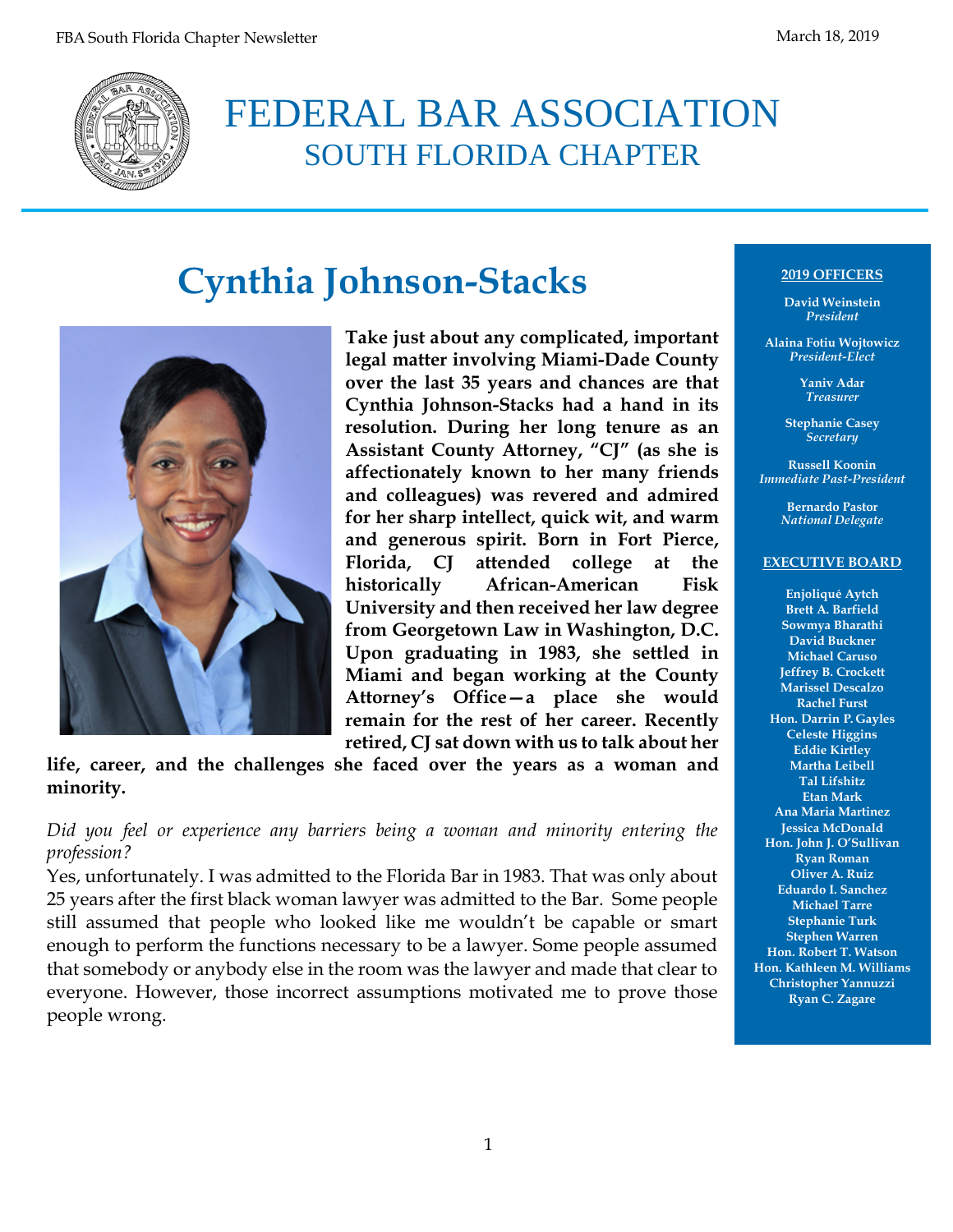#### *Are there any tangible examples of those kinds of barriers that come to mind from those times?*

Well, I think of someone who said to me when they learned that I passed the bar, "I could tell you passed the bar, you're just 'different,'" and I was offended by that. That's today's equivalent of being told that as a minority lawyer you are "articulate." Those same characteristics are generally not noteworthy when a nonminority possesses them. I also remember an incident in court, after protracted appearances before the court and a successful appeal of the court's order, that the Judge addressed me as "Madam, Court Reporter" as I was getting seated at counsel's seat. "You can sit right there," pointing to a seat behind counsel's seat.

#### *So he didn't even remember that you were the attorney?*

I don't know. I believe that he knew who I was and was making a point. Or he might not have remembered, which might have been even worse, I guess. Either way, he didn't or couldn't see me as the lawyer who made these protracted arguments before him and wanted to put me in my place. I have to believe that the biases are a little less direct and obvious these days.

#### *Before we move on from this, you said the bias and the barriers are more subtle now, can you explain that a little more?*

The snubs aren't so overt, probably because there are more lawyers who look like me that are making great strides in the profession. But even with that progress, I think every one of them will be able to recount a circumstance when they believe that they faced bias in one form or another.

*I think this, and this is just sort of my general assessment of prejudice and bias now, but unlike the 50s and the 60s or even the 80s when people made*  *blatant remarks that were just inappropriate and evidencing of bias, now people are societally shamed from actually expressing those things in those terms, but people still harbor biases and so they express them in more subtle ways.*

Right, and that's pretty much how I feel except that I think now that there's tending to be more of a reversal where people are proud to say blatantly offensive things. And, so I don't know which way the pendulum is swinging, but that's not a good sign.

*As a woman who already blazed the trail for other women and minorities in this profession, do you feel pressured whether internal or external to do more than you've already done.* 

The pressures I feel are probably due to my own personality, but a good friend frequently reminds me that I'm not doing these things for myself, I'm doing them for everybody else that comes behind me. And yes, it's so much easier to retreat, but a lot of times, I have to do things because I have a built-in constituency that I represent, at least in my own head. So, I have to always do my best. And my family has sacrificed so much for me, I have to strive to do my best.

#### *I say you do that and more… tell me about where you went to law school, how it came to be that you went there, what that time was like, that experience?*

I went to Georgetown Law School in the early 1980s, graduating in 1983. After growing up in Fort Pierce, Florida, I attended Fisk University, which is a historically black college. I expressed an interest in the law and was encouraged by the president of my college, who was a lawyer, to apply to law school. Georgetown was a totally different scenario than anything I had ever experienced. I attended law school just after the U.S. Supreme Court had decided the *Bakke* decision, and everybody was debating affirmative action and who was or was not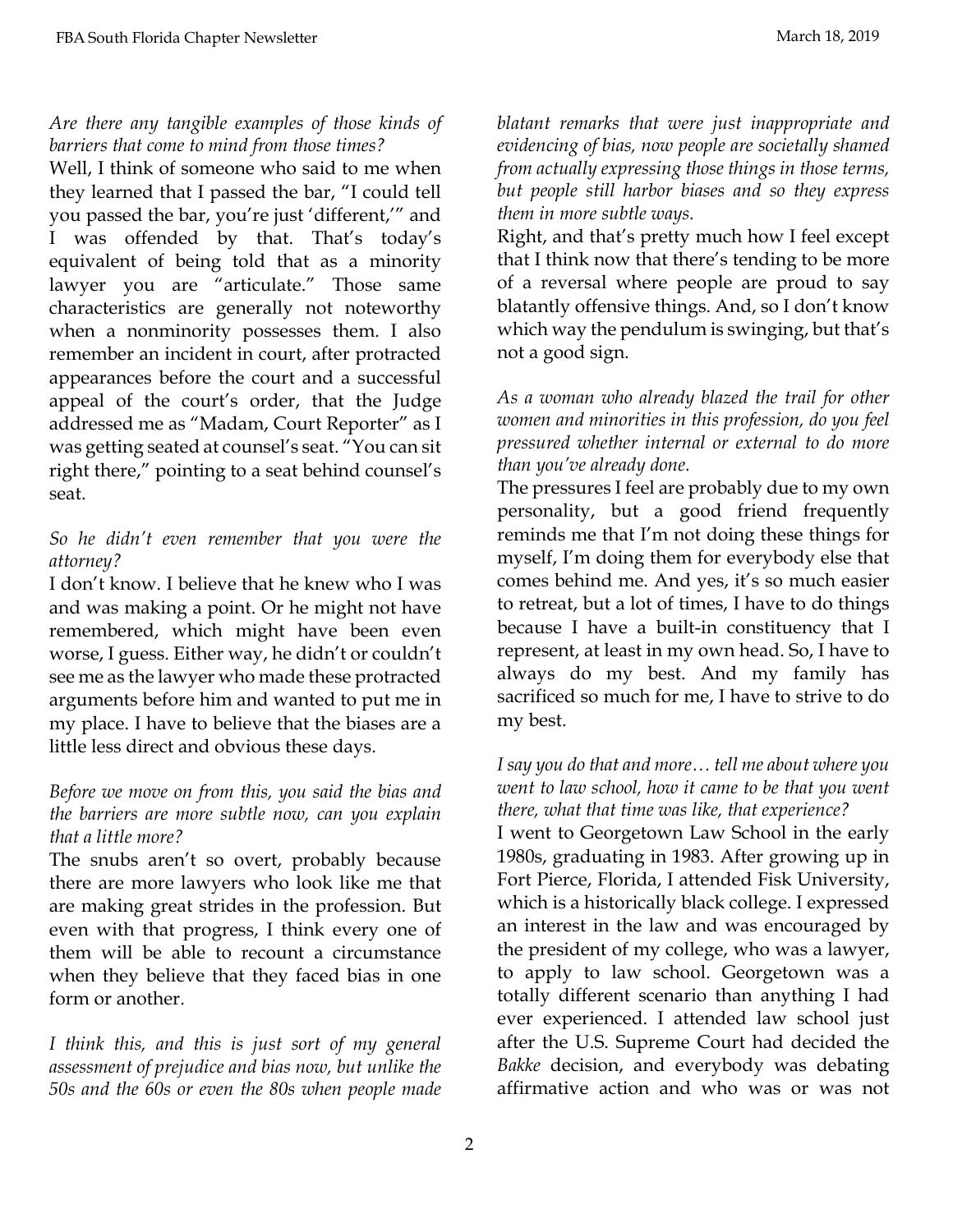qualified to attend the law school. It was not that uncommon to hear a fellow student imply or say straight out that minority students were admitted because of affirmative action. Coming from Fisk, I didn't feel real comfortable with that – to say the least! But we had a tight knit group of fellow students who supported each other, worked hard, and made it through successfully.

#### *How did you come to work at the County Attorney's Office after going to school in Georgetown and growing up in Fort Pierce?*

As in most wonderful things in my life, my coming to the County Attorney's Office sort of occurred by happenstance. In local government law classes, Miami-Dade County was studied as an example of great local government that did very progressive things. Also, a couple of students in my school had clerked at the County Attorney's Office the summer before I applied, and they said absolutely wonderful things about the great reputation and office culture in the County Attorney's Office and wanted to come back to work full time as attorneys. So, I decided that I would apply.

Bob Cuevas, who would go on to become the County Attorney years later, was there in Washington, D.C. conducting interviews. At the time, he was successfully defending the County against claims challenging the County's policy of setting aside certain County construction contracts to be bid on by black contractors to try to remedy past discrimination. I was so excited, especially, because these issues were such a topic of discussion at my school and the lawyer who was handling those issues for the County was actually interviewing me! Fortunately, I was successful in the interview and was offered a position as an attorney in the County Attorney's Office. Trust me, I never looked back because the issues kept coming and the challenges facing local government officials continued to increase and the County Attorney's Office is a critical part of helping the elected and appointed officials meet those challenges.

*Let's talk a little about mentorship. Is there a person who you would say was a formative mentor to you?*  Oh yes, for sure, Dianne Saulney (Smith) Gaines, who was the first black woman attorney at the County Attorney's Office, was a great mentor to me, as the second black woman attorney in the County Attorney's Office. I think a great mentor is one like Dianne who is a visionary, who is encouraging, always supportive, and who pushes you. She actually was the first black chair of the Southern District's Federal Judicial Nominating Commission, and I think maybe the only black chair, and she was appointed by Senator Bob Graham to do that work.

### *What has been one of your most difficult moments in your career?*

Well, I think over the course of 35 years, I have made mistakes along the way – a wrong call or a situation where my words didn't come together in the best way. In our line of work, we get the added benefit of having any misstep televised for open critique! You know, being somewhat of a perfectionist, it's difficult for me to handle mistakes and fixating on them really sets me back. It's easier for me to handle situations when I've done everything right because I don't have to talk about it and all is well and things are seamless. So, I try to focus on the overall success of my career and certainly to learn from every situation – whether it was perfect or not so much.

*Let's talk a little about leadership, Justice Sotomayor and other prominent women have admitted to struggling with "imposter syndrome," the feeling of*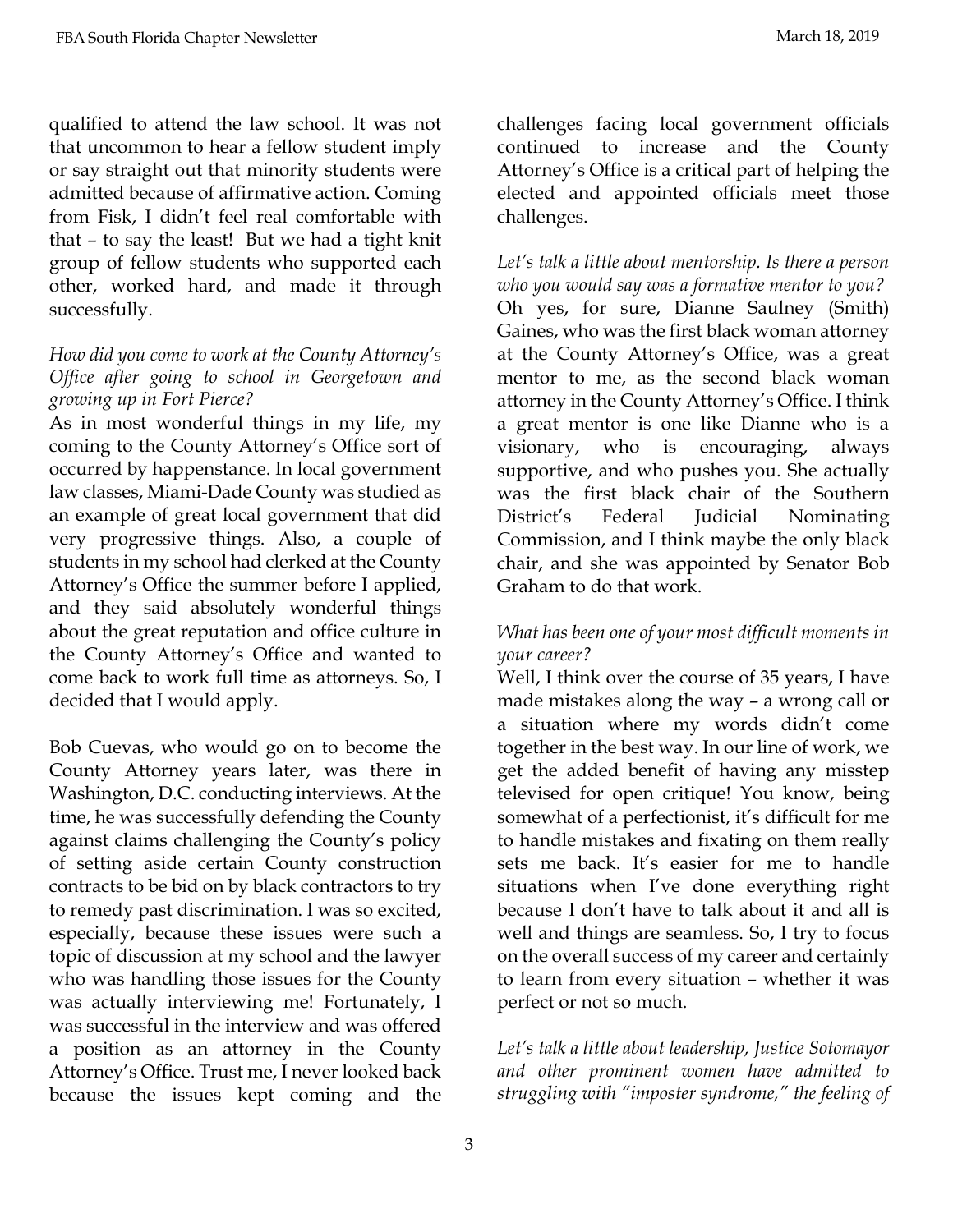#### *not being good enough despite careers achievements or expertise. This is a little bit of what we've been talking about. Have you ever experienced that and how did you address it?*

Guilty! I think a lot of women—and some men—feel that they have to know the most, train the most, practice the most, and *be* the most, in order to be successful. Many times, if we honestly assess ourselves and our talents and listen to objective mentors and wellmeaning colleagues, we women will come to the conclusion that we really already have all it takes to step out there! This has been a challenge for me, but I have taken the leap of faith and had confidence that I could be a leader, even though sometimes I've had to work hard to convince myself of that. It may not be easy, but it is necessary for women lawyers to defeat this negative thought process.

*No one likes to appear vulnerable, but we all experience self-doubt and question our work and ability at one time or another, especially when we make mistakes as inevitably we will. What have you learned over the years that you might share with young lawyers as they experience these feelings in those key moments?*

I think that if you just talk to people, the people who have more experience than you, as well as your peers, you will find out that everybody makes mistakes and the mistakes you made are no different than the mistakes that others have made. They survived them, and you will, too. "This too shall pass." It may seem like some of these things are insurmountable and it's the end of your career. But it is the arch of your career, your body of work, that will sustain you in those occasions when things aren't as perfect as one had designed them to be.

*Knowing what you know now, what would you like to say to your "younger self"?*  Everything will be okay.

*You have shown yourself to be a leader in the profession both in your day job and also in your extracurricular involvement with bar associations, civic organizations, and charities. How did you come to be involved with those things, and what advice will you offer anyone who is interested in service that doesn't feel that he or she knows where to start in getting involved?*

There was a small group of women who felt that there was a voice that was not represented in the bar associations that were prevalent in the day, and we felt that there needed to be an avenue for black women lawyers and other like-minded lawyers to support and encourage each other and to have a voice in the issues of the day. So, that is how we came to be the founders of the Gwen S. Cherry Black Women Lawyers Association, which had a different name at the time. That organization has become widely successful and is a source of pride for many of us. If I were a new lawyer, just grab a friend and go to some of the events until you find the right fit for yourself.

### *Tell us about how you came to serve on Judicial Nominating Commissions in Florida, how that came to interest you, and what the experience was like.*

That was an outgrowth of my work as a former president of the Gwen S. Cherry Black Women Lawyers Association, I went from that to being in the Florida Supreme Court Racial and Ethnic Bias Study Commission. The Study Commission traveled around the state to hear testimony and report back to the Court on these issues. A part of the focus was on the judiciary and ways to improve minorities' access to the judiciary. It makes sense that having diverse Judicial Nominating Commissions (JNCs) could lead to a more diverse bench. So, as an outgrowth of that work and other factors, there was a push to diversify JNCs. After a while, I was appointed to serve on the 11th Judicial Circuit JNC, the 3rd District Court of Appeal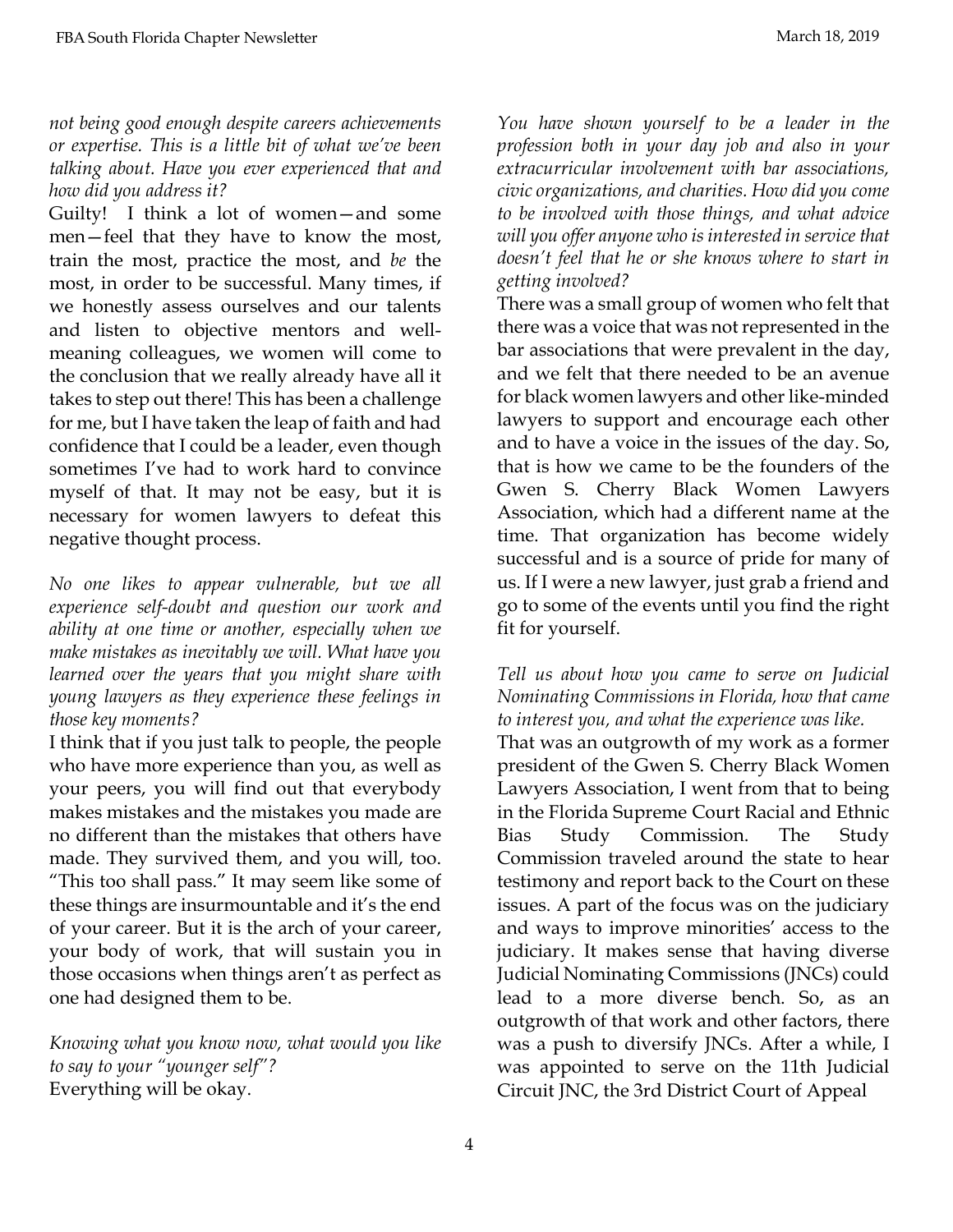JNC, and the Southern District Federal JNC. It was a great honor to serve on each of those JNCs and to contribute in that way.

*In addition to being a brilliant lawyer, very civically involved, you also have had, from what I can tell, a very meaningful, rewarding home life, and I think that's something that, although men feel it too, women particularly have had to deal with how to balance the home life and the work life, and I just want to know how you achieved that?*

Thank you for saying that! I certainly don't feel like I have had it all. But I have given it my best shot. I think it's important to have family that surrounds you and because my husband was in the National Guard, sometimes that meant extended family helping with the kids while I was working and so forth. You just have to do the best you can on a daily basis, forgive yourself, and go onto the next day and continue to do the best you can. And for me, one of the best, most helpful things is that I worked in a great office that was very supportive of families and working women.

*In closing, what's one piece of advice you would give to new or young women attorneys starting now?* Recognize your purpose and your talents, then just go for it! And if you have the opportunity to serve the public or the legal community in some way, take it! You won't regret it! *–Eddie Kirtley*

# *Upcoming Events*



**Powerful Witness Preparation—**On **April 3rd** in Fort Lauderdale and **April 4th** in Miami, please join the Florida Bar Federal Court Practice Committee and the Broward County and South Florida Chapters of the FBA as we present *Powerful Witness Preparation.* Effective witness preparation dramatically improves the way that facts are delivered to a judge or jury, and few in the country are as adept at teaching lawyers to prep witnesses than nationally respected speaker and writer **Dan [Small](https://www.hklaw.com/Daniel-Small/)**, a partner at Holland & Knight, former federal

prosecutor and author of the best-selling *Preparing [Witnesses:](https://www.amazon.com/Preparing-Witnesses-Daniel-I-Small/dp/1604424788) A Practical Guidefor Lawyers and Their [Clients](https://www.amazon.com/Preparing-Witnesses-Daniel-I-Small/dp/1604424788)*, published by the American Bar Association (4th edition, 2014).

Mr. Small's fast-paced seminar will teach you the key gaps between witnesses and counsel, the most common mistakes witnesses (and lawyers) make, as well as practical, real-world techniques for avoiding them. You'll get general techniques plus specific guidance for different witness scenarios and the "Ten Rules" for being an effective witness. For CLE information and to reserve your spot, please visit<https://fba-sdfla.org/event/powerful-witness-preparation/> .